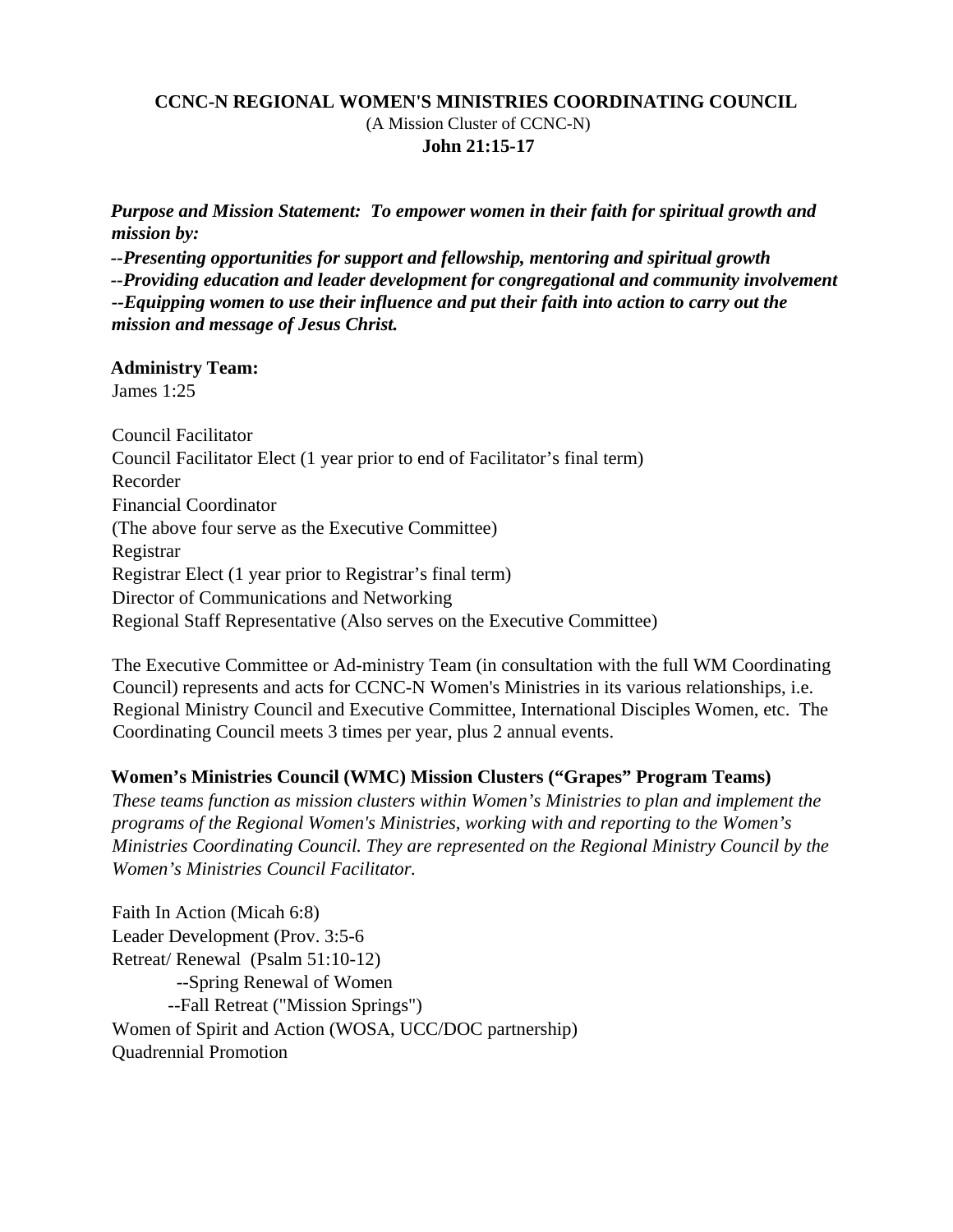# **CCNC-N Regional Women's Ministries Coordinating Council Positions and Council Mission Cluster Descriptions**

## **Council Facilitator**

- Presides, leads, mentors and offers vision for the Council and the women of CCNC-N
- Coordinates with Regional Staff to schedule meetings, create agendas and send out meeting notices.
- **Is a signatory on the regional WM bank accounts.**
- Works with the Network/Communications Director to distribute information coming from Women's Ministries and the wider church.
- Serves (or designates an alternate) as the Women's Ministries Mission Cluster Representative to the Regional Ministry Council and attends these meetings. She provides a report to both the Ministry Council and the Executive Committee of the Region (both usually meet quarterly). She also provides an annual report for the Regional Annual Gathering business meeting.
- She writes welcome letters for the event packets for spring and fall events and coordinates with the WM regional staff for any communication needing to be sent to the congregations on behalf of CCNC-N WM.
- Is a member of the International Disciples Women's Ministries Cabinet and attends IDWM Cabinet meetings and Interregional meetings when set.
- May be asked to attend the annual regional women's staff training (DWLC) by ODW if the regional WM staff person is unable to attend.
- Represents the CCNC-N region in denominational, ecumenical or larger community meetings.
- Other duties and responsibilities as may be assigned
- **Maintains a binder of procedures and all relevant documents to be passed on to her successor.**
- Term: 2 years (eligible for two terms)

# **Council Facilitator Elect (filled from a current Council Member)**

- Fills in for Council Facilitator as needed
- Works with the WM Regional Staff and Facilitator for the last year of the Facilitator's term to prepare moving into the Facilitator position
- Attends Interregional training or IDWM Cabinet meeting if these meetings fall near the end of the current Facilitator's term
- Shall assume other responsibilities as may be assigned.
- Keeps her current Council position in addition to the Facilitator-Elect role, if appropriate.
- Term: 1 year (eligible for one term only, moving into Facilitator position)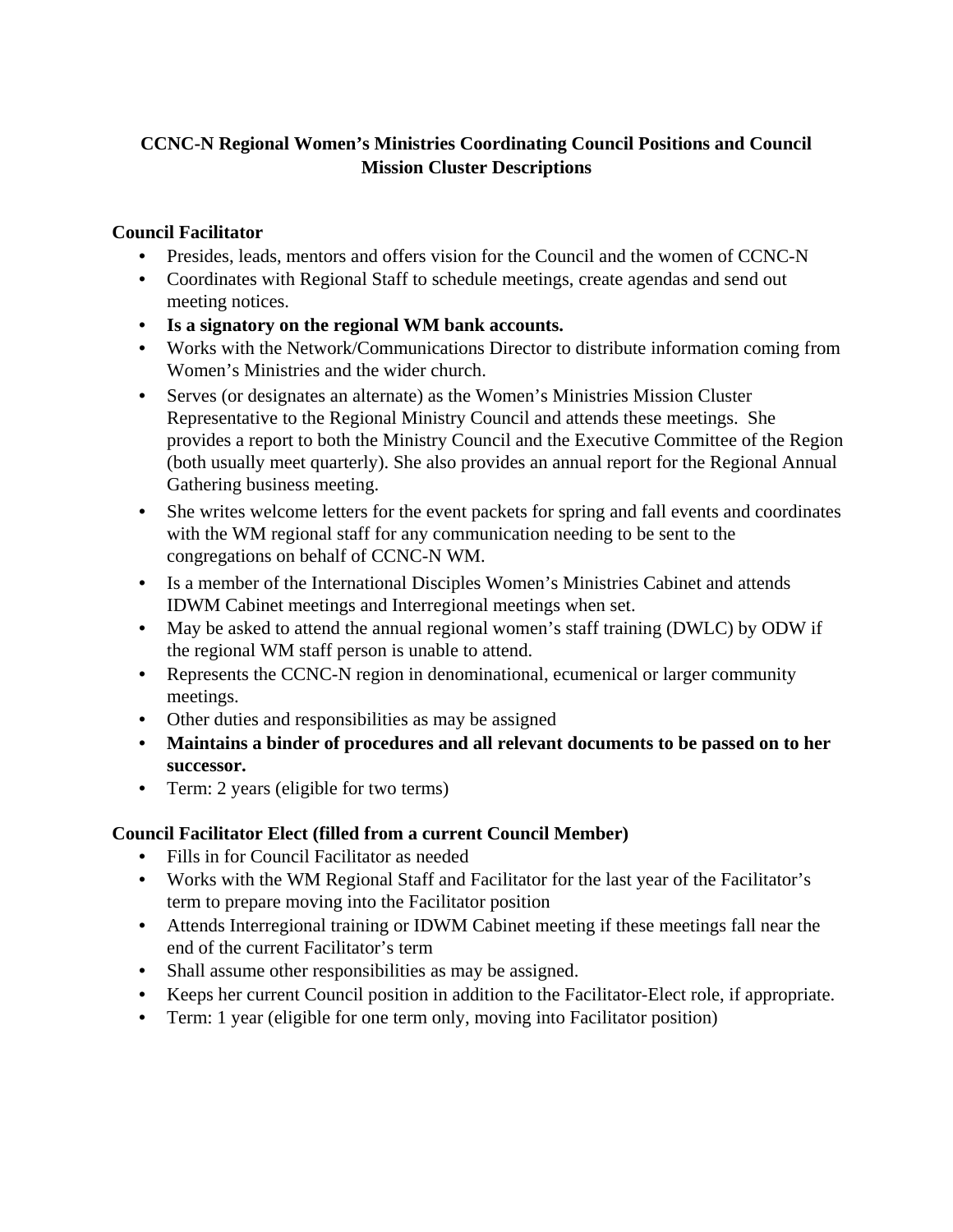## **Recorder**

- Keeps minutes at each Council meeting (including conference calls and votes by email) and distributes a copy to all Council members before the next meeting, preferably by email.
- **Maintains a binder of all meeting minutes of the current year, official correspondence and procedures to be passed on to successor. Files all minutes and documents of the previous year's meetings in the WM files at the regional office.**
- Coordinates with Regional Staff to take care of correspondence, such as thank you letters, cards, invitations, etc.
- Shall assume other responsibilities as may be assigned.
- Term: 2 years (eligible for two terms)

# **Financial Coordinator**

- Coordinates with Regional Staff to receive the CCNC-N Women's Ministries financial report before each Council meeting, Spring Gathering and Fall Retreat, and year-end report.
- **Is a signatory on the regional WM bank accounts. Will transfer money between checking and savings as needed and send a monthly statement for the online savings account to the regional bookkeeper.**
- Presents a summary of the financial report at Council meetings and appropriate events.
- Determines, recommends to the Council, and implements approved fund raising events and opportunities.
- Coordinates with the Regional Staff for any Council or event expense reimbursements and refunds. (Signs and turns in forms and receipts to regional bookkeeper for check requests.)
- Collects, counts and documents all offerings collected at CCNC-N Women's Ministries events (always designate one other person to be present); put counted and sorted offerings in envelopes, seal and give to the Regional Staff Rep. (Includes used book donations and blessing box donations.)
- Turns in request forms to regional bookkeeper for checks to be issued to appropriate recipients of offerings or funds moved to appropriate accounts.
- Orders sales materials and items. Inventories all sales before/after events and records and verifies sales.
- **Coordinates with event site manager to pay any outstanding final balance (be sure to take 1-2 blank checks to event.)**
- Coordinates with the regional office to record and distribute all Gift Certificate purchases.
- **Maintains binder of procedures and all relevant documents to be passed on to successor. Files all financial reports in the WM files at the regional office.**
- Shall assume other responsibilities as may be assigned.
- Term: 2 years (eligible for two terms)

# **Registrar**

Receives and documents registrations for all CCNC-N Women's Ministries events by mail and online.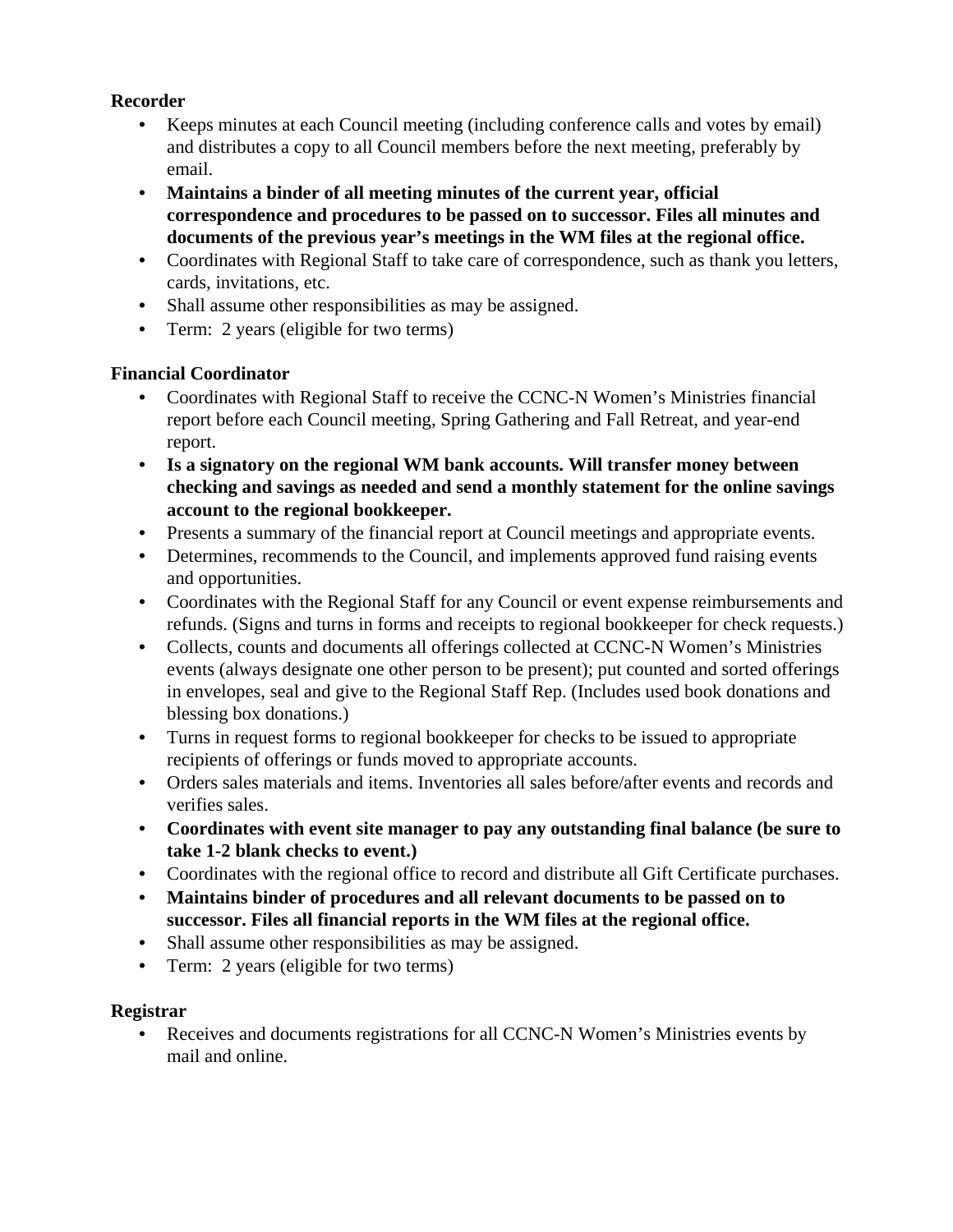- Awards angel grants according to guidelines set by the Council.
- Provides housing assignments where applicable
- Creates a small team to help her check in and document all attendees, distributes keys and housing materials as appropriate and serves as the liaison with the site for any housing needs.
- Collects and clearly documents by written receipt and on the financial form all money received during registration at an event; counts and puts money into clearly identified envelope(s), seals and gives to Regional Staff Rep.
- Requests final event report from the regional bookkeeper to verify all registrations were properly charged and appropriate amounts were moved from angel grant and gift certificate accounts to the event. Submits requests via the Financial Coordinator if money needs to be moved or refunds made.
- **Registrar-Elect** will work with the Registrar for the last year of her term to be mentored into the position.
- **Maintains binder of procedures and any relevant documents to be passed on to successor. Files all registration forms and spread sheets in the WM files per event in the regional office.**
- Shall assume other responsibilities as may be assigned.
- Term: 2 years (eligible for two terms)

## **Director of Communications and Networking**

- Responsible for coordinating database and web page management of CCNC-N Women's Ministries with the regional support staff. Receives registration spreadsheet after each event to check current emails in the Constant Contact data base, and correct, add or delete as necessary.
- Works with the Council and Regional Staff Rep. to issue publicity for events on mailing, email lists, social media and handouts at events. Provides necessary publicity to the regional office for the regional e-news and WM web page, and the NCNC-UCC Conference office.
- Edits and issues the CCNC-N Women's Ministries Newsletter or other online emailings.
- **Maintains binder of all procedures and relevant documents to be passed on to successor.**
- Shall assume other responsibilities as may be assigned.
- Term: 2 years (eligible for two terms)

## **Regional Staff Representative**

- Serves as ex-officio (voice without vote) member of the Council and provides resourcing and leadership, including meeting agendas, event planning, nominating, communications, promotions, mailings, fund raising, sales, visioning, etc.
- **Is a signatory on the Regional WM bank accounts.**
- Works with the Coordinating Council to oversee all the financial aspects of an event including setting the budget, event registration costs, securing sites, signing contracts and making sure deposits and balances are paid.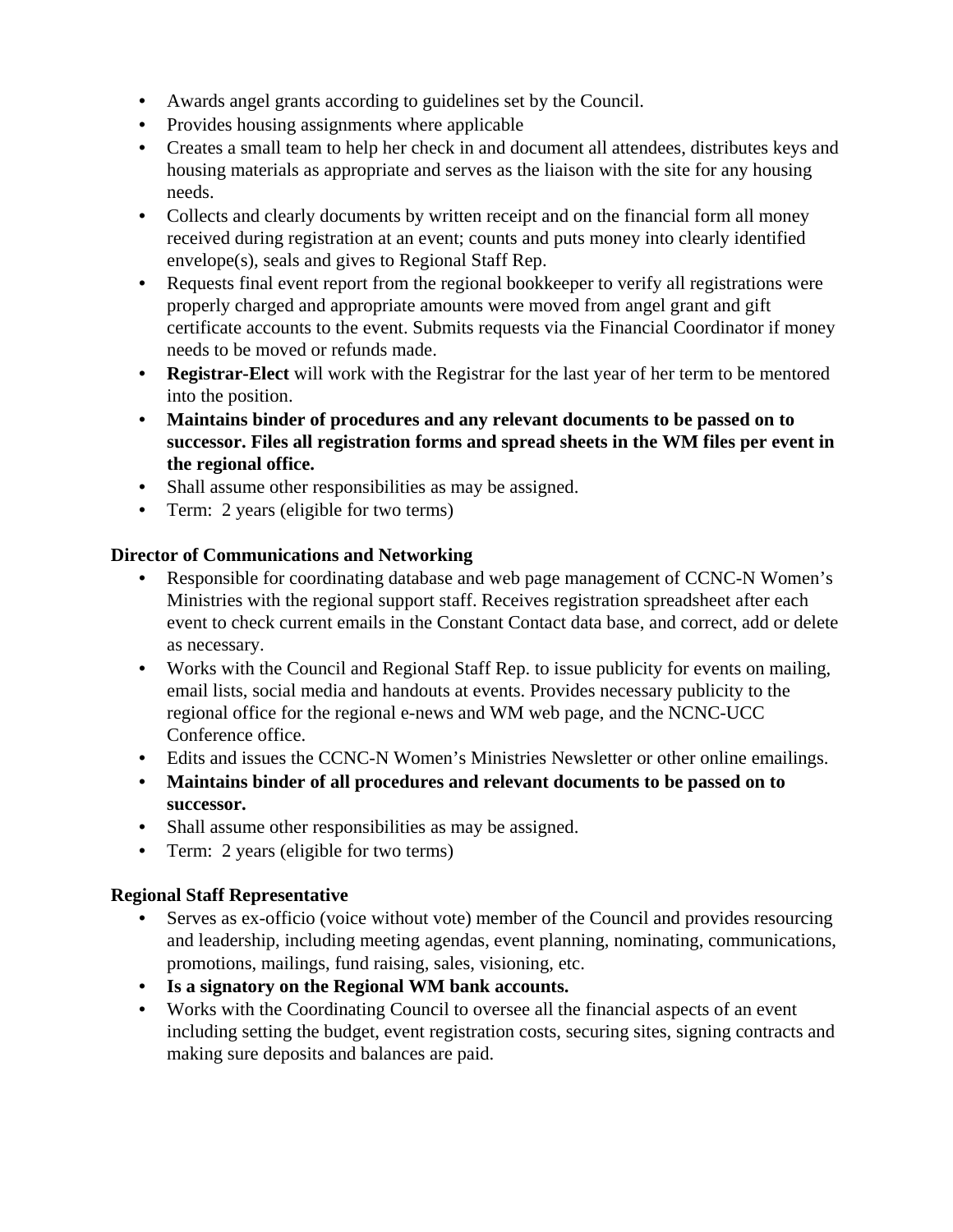- Works with the Retreat Team Leader and Financial Coordinator to ensure checks are issued to recipients previous to the event.
- Coordinates with the regional bookkeeper and support staff to ensure registration payments, expenses, offerings, etc. are correctly logged.
- Coordinates with volunteers to run off and assemble program books and packets
- Works with Facilitator and Financial Coordinator to secure a booth at the regional Annual Gathering and determine handouts, sales, promotions, etc.
- Receives Doris McCullough Leader Development grant applications and works with the Financial Coordinator and Facilitator to act on these applications.
- Serves as a pastor to all the women of the region, and as liaison for Women's Ministries in national events and ecumenical bodies.
- Provides WM staff reports to the Ministry Council, Executive Committee and Annual Gathering business meeting.
- Attends the annual training provided by ODW for regional women staff (DWLC) and IDWM and interregional events as planned (or designates the Facilitator, if unable).
- Oversees the distribution of the WM clergy women stole, and all programming and support for clergy women of the region.
- **Maintains a binder of procedures and relevant documents to be kept as reference in the regional office. Maintains all the WM materials, property and files at the regional office.**
- Shall assume other responsibilities as may be assigned.
- Term: ongoing with employment with CCNC-N.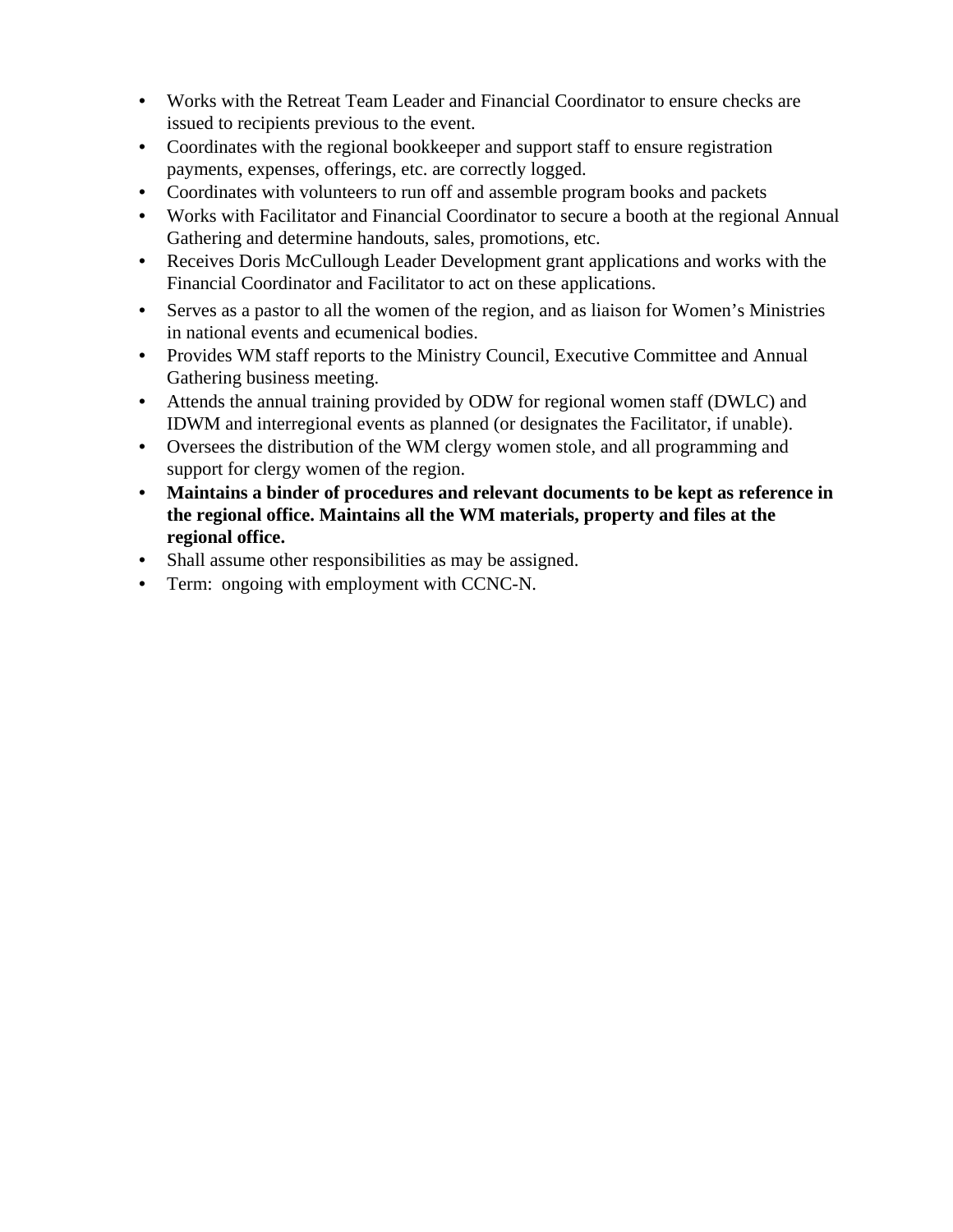# **CCNC-N Women's Ministries Council Mission Cluster (or "Grapes") Descriptions**

### **Women's Ministries Council (WMC) Mission Cluster "Grape": Faith in Action Micah 6:8**

**Purpose:** Empower women in their faith for spiritual growth, congregational life, and mission by equipping women to use their influence and put their faith into action to carry out the mission and message of Jesus Christ.

**Relationships**: Reports to the Coordinating Council

### **Primary Functions and Commitments of the WMC Faith in Action Leader and Team:**

- Team Leader serves as a member of Women's Ministries Coordinating Council and attends all meetings.
- Works with Coordinating Council to call together a team of women who exhibit gifts to carry out the purpose of this mission cluster "grape."
- Schedules team meetings to plan events and promotion.
- Works with the Retreat planning team to help determine mission projects at events.
- Works with other WM and Regional Mission Clusters to promote events and activities to put "faith into action."
- Attends Civic and Ecumenical meetings of bodies with similar focus and legislative information.
- Monitors local, state and national legislation for issues pertaining to the justice of women or other areas of justice and publicizes relevant appeals for social and political action and other service plans and ideas. Becomes familiar with California Council of Churches IMPACT Legislative Action Program.
- Encourages women to exercise their right to vote.
- Submits articles for Newsletter to Director of Communications. **Files all registration and promotional material in the WM files at the regional office. Maintains a binder of processes and relevant documents to pass on to successor.**
- Oversees assignments and ensures the team carries out their primary functions.

#### **Qualifications:**

- Able to attend at least the majority of meetings and events.
- A heart for mission and justice and a willingness to make connections.
- Concerned with legislative issues in the community, state, nation and world, and can convert the concern into action, challenging women to get involved.
- Facilitation and communication skills for leading a team.

**Term of Service:** 2 years (eligible for two terms)

## **Women's Ministries Council (WMC) Mission Cluster "Grape": Leader Development Proverbs 3:5-6**

**Purpose:** Empower women in their faith for spiritual growth, congregational life, and mission by providing mentoring, resources and events for leader development.

**Relationships**: Reports to the Coordinating Council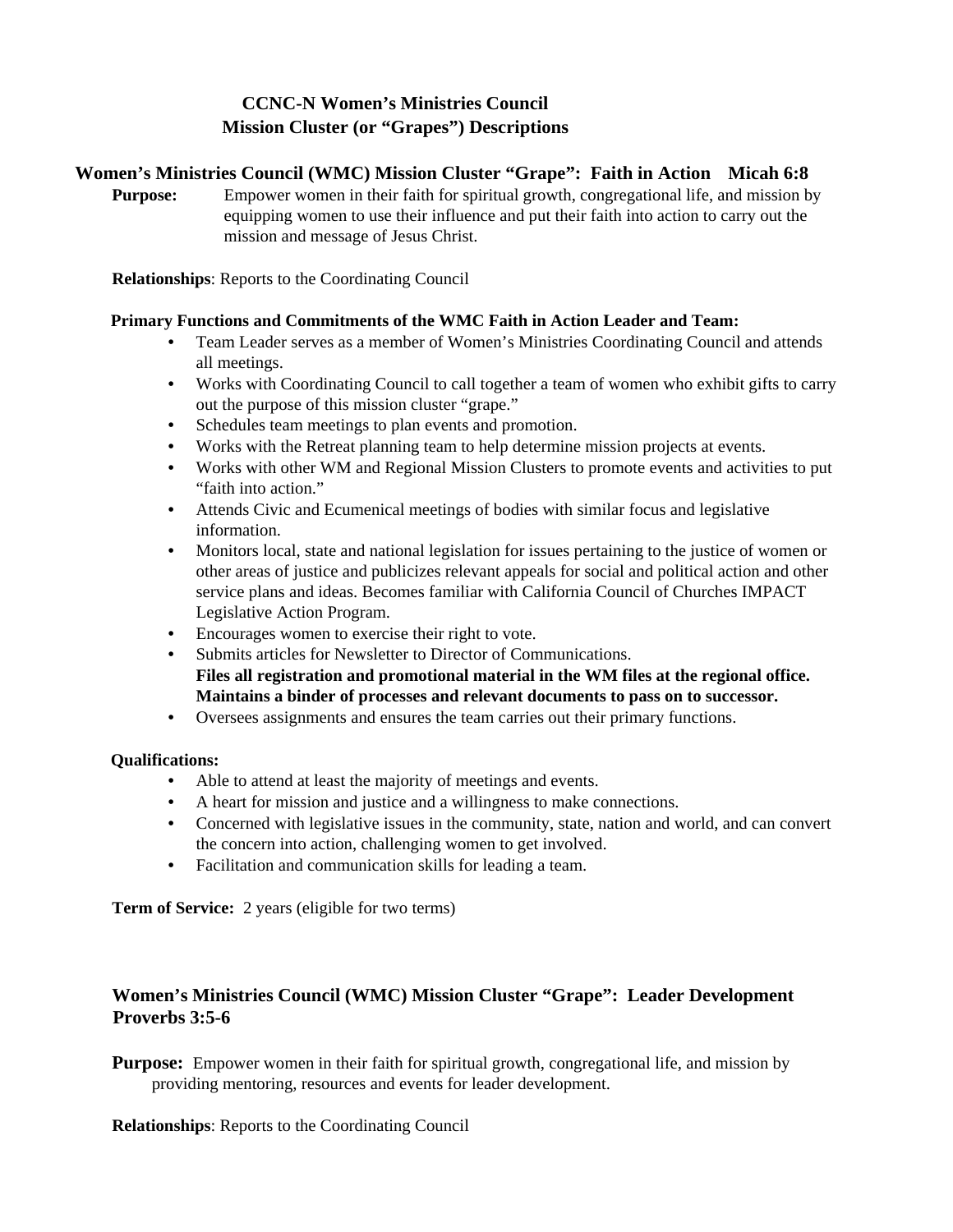### **Primary Functions of the WMC Leader Development Mission Cluster Leader and Team:**

- Team Leader serves as a member of Women's Ministries Coordinating Council.
- Works with the Coordinating Council to call together a team of women who exhibit gifts and passion to carry out the purpose of this mission cluster "grape."
- Schedules team meetings.
- Attends Council meetings and WM events
- Works with the Retreat Planning team to provide workshop leader suggestions
- Networks with women's groups and at events to "spot" potential leaders.
- Works with Council to provide special leader development resources and trainings at regional events or for local congregations.
- Informs local congregations of the resources available for WM by the general church or other resources (help them be acquainted with the Disciples Women web site, provide WM resources workshops, etc.)
- Works with other regional mission clusters to determine areas needed for leader development and women's issues.
- **Files all registration and promotional material in the WM files at the regional office. Maintains a binder of processes and relevant documents to pass on to successor.**
- Oversees assignments and ensures the team carries out their primary functions.

### **Qualifications:**

- Able to attend at least the majority of meetings and events
- Leadership skills and a heart for mentoring
- Resource Development
- Facilitation and communication skills; able to work with a team.

**Term of Service:** 2 years (eligible for two terms)

### **Women's Ministries Council (WMC) Mission Cluster "Grape": Retreat/Renewal**

**Psalm 51:10-12 Purpose:** Empower women in their faith for spiritual growth, congregational life, and mission by providing opportunities for fellowship, networking, information, education and action.

**Relationships**: Reports to the Coordinating Council

### **Primary Functions of the WMC Retreat/Renewal Mission Cluster "Grape" Leader and Team:**

- Team Leader serves as a member of Women's Ministries Coordinating Council and attends Council meetings and events.
- Works with Coordinating Council to call together a team of women who will plan vital, spiritfilled retreat and renewal events for the women of the region. This generally includes a one-day event in the spring (Spring Renewal) and a weekend Fall Retreat ("Mission Springs").
- Calls regular planning meetings with the team to plan events. This may include a special weekend retreat especially for planning Fall Retreat.
- Ensures planning teams follow Regional guidelines, i.e. inclusive language, commitment to diversity in all leadership and programs.
- Works with the Coordinating Council, other mission clusters, etc. to provide other trainings and retreats for the purpose of spiritual growth and nurture.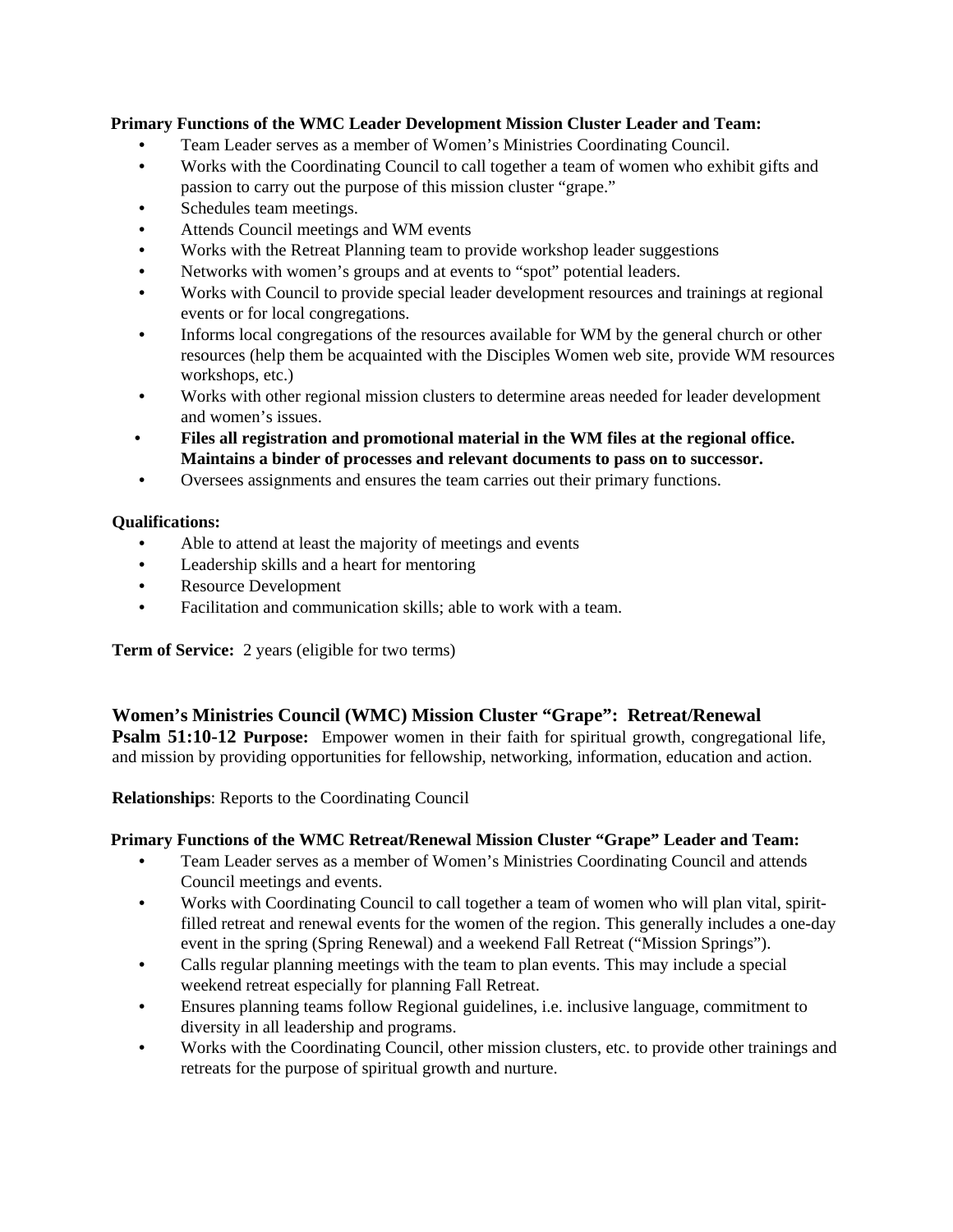- Works with other Council "Grapes" such as Faith In Action to determine the mission projects for an event, Leader Development to determine workshop leaders, and Communications Director for promotion.
- Works directly with Registrar to get updates on registration numbers and any special needs.
- Works directly with Financial Coordinator to ensure check requests are made and budget is being followed.
- Serves with the WM regional staff as the on-site administrator during events, coordinating the various program needs and any communications with the attendees or site.
- **Files all registration and promotional material in the WM files at the regional office. Maintains a binder of processes and relevant documents to pass on to successor.**
- Oversees assignments and ensures the team carries out their primary functions.

### **Qualifications:**

- Able to attend a majority of WM meetings and events
- A heart for spiritual growth and nurture
- Project Management Skills and good follow-through
- Facilitation Skills, good communication and able to work with a team

**Term of Service:** 2 years (eligible for two terms)

## **Women's Ministries Council (WMC) Mission Cluster "Grape": Women of Spirit and Action (Partnership between UCC and DOC women). Psalm 51:10-12**

**Purpose:** Empower women in their faith for spiritual growth, congregational life, and mission by providing opportunities for fellowship, networking, information, education and action, particularly around social justice issues and empowerment for women.

**Relationships**: Reports to the Coordinating Council

### **Primary Functions of the WMC "WOSA" Mission Cluster "Grape" Leader and Team:**

- Team Leader serves as a member of Women's Ministries Coordinating Council and attends WM meetings and events.
- Works with Coordinating Council to call together a team of UCC and Disciples women who exhibit gifts and passion to carry out the purpose of this mission cluster "grape."
- Schedules meetings with team to plan events for DOC and UCC women that offer education and opportunities to act and respond to social justice issues and women's empowerment.
- Works with other WM "grapes" or regional mission clusters to coordinate and implement events and education around social justice issues, generally half- or one-day events. Sets the budget, oversees promotion and registration for these events.
- Networks with other regional mission clusters and congregations to identify women passionate about a cause, or retreat leaders with a program, and help that group sponsor and promote an event in various locations around the region/conference.
- Works with both CCNC-N WM Communications Coordinator and the UCC conference office to ensure promotion of WOSA events and primary causes.
- **Files all registration and event material in the WM files at the regional office. Maintains a binder of processes and relevant documents to pass on to successor.** 
	- Oversees assignments and ensures the team carries out their primary functions.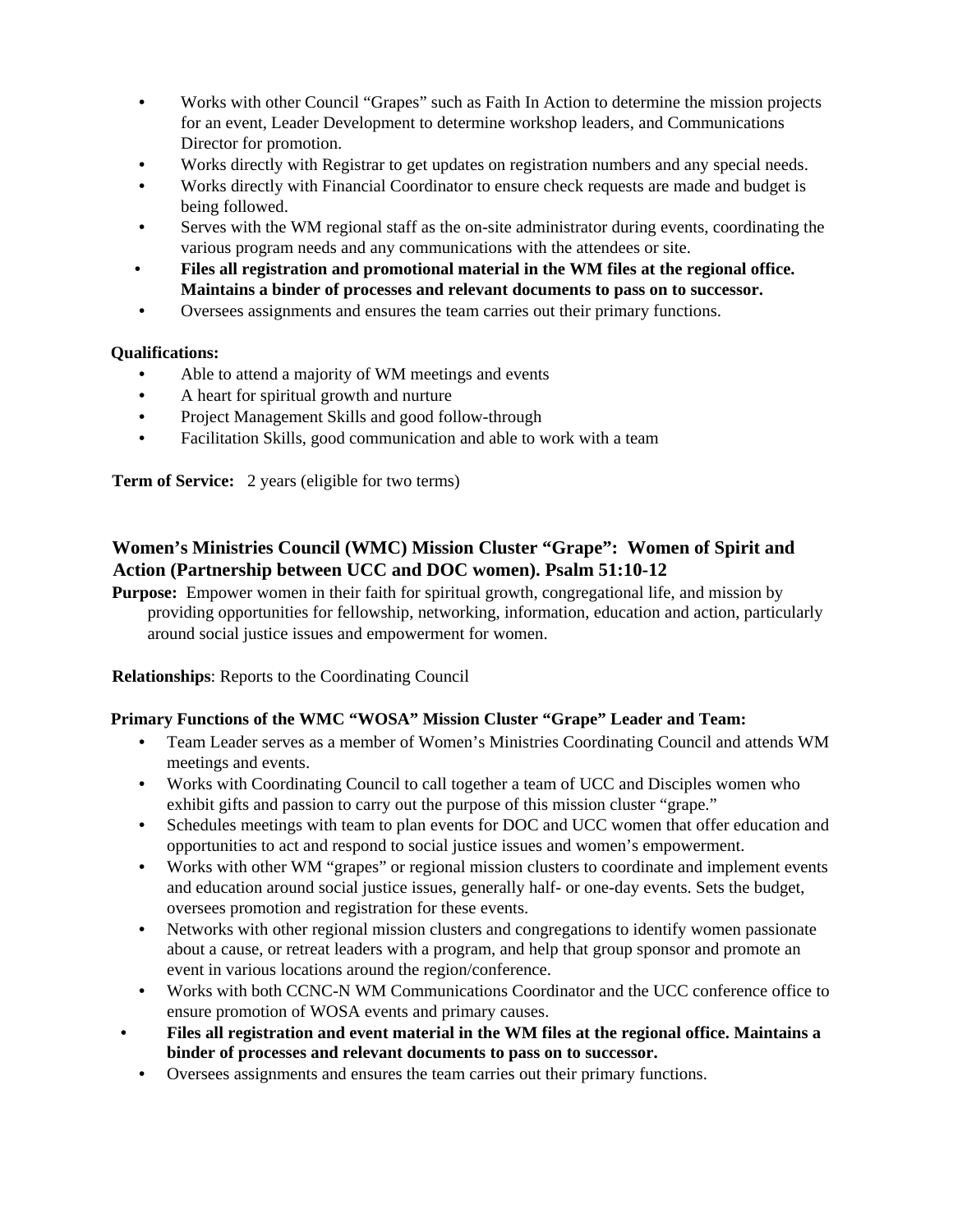### **Qualifications:**

- Able to attend the majority of WM Council meetings and events.
- A heart for spiritual growth, empowerment, and social justice
- Committed to ecumenical and interfaith relationships
- Project Management Skills, good communications and follow-through; able to work with a team

**Term of Service:** 2 years (eligible for two terms)

#### **Women's Ministries Council (WMC) Mission Cluster "Grape": Quadrennial Promotion**

**Purpose:** Empower women in their faith for spiritual growth, congregational life, and mission by promoting the International Quadrennial Assembly, encouraging women to participate in this opportunity for fellowship, networking, information, education and action.

**Relationships**: Reports to the Coordinating Council

#### **Primary Functions of the WMC Quadrennial Mission Cluster "Grape" Leader and Team:**

- Facilitator serves as a member of Women's Ministries Coordinating Council and attends meetings (at least 2 years before QA) and events, including QA.
- Works with Coordinating Council to call together a team of women who have attended QA and can help promote the event in a positive, excited manner by publicizing speakers, theme, location, etc. to encourage excitement and participation, including some creative way to promote QA at all WM and regional events.
- Works with Communications Director to promote QA on newsletters and social media sites.
- Serves as the liaison with the IDWM QA office and distributes information received to the Council and WM network.
- Educates women on costs and creative ways to save and finance their participation.
- Coordinates with the Regional Staff Rep to order and promote sales of QA items and keep track of inventory and sales; give sales money clearly marked to the Regional Staff Rep. after any event in which sales were made.
- Works with Council and Financial Coordinator to determine financial assistance available for attendees.
- Tracks QA registrations for the CCNC-N region with ODW and comes up with innovative ways to increase registrations. Helps women with finding transportation and roommates as needed.
- Coordinates any on-site fellowship or communications at the Assembly for CCNC-N women.
- **Files all registration and promotional material in the WM files at the regional office. Maintains a binder of processes and relevant documents to pass on to successor.**
- Oversees assignments and ensures the team carries out their primary functions.

#### **Qualifications:**

- Able to attend a majority of WM meetings and events at least 2 years prior to QA,
- Able to attend QA
- A heart for what the Quadrennial Assembly experience offers to women
- Resourceful and innovative
- Communication and networking skills (internet/e-mail required).
- Enjoys project management and follow-through; able to work with a team.

**Term of Service:** 2-4 years (eligible for one term only)